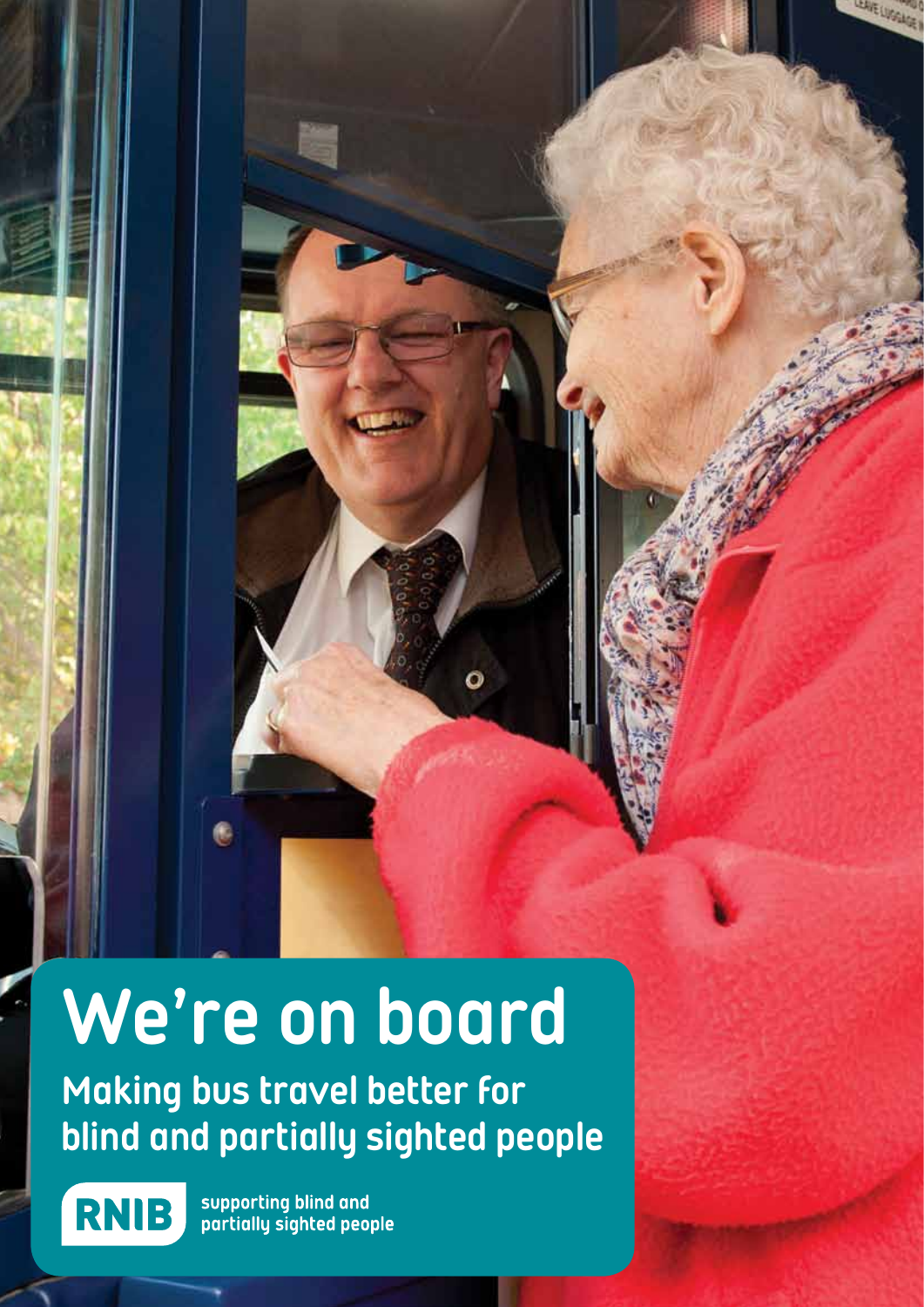# **Contents**

| 1. Foreword<br>2. Introduction<br>3. In our own words | 3<br>4<br>5 |                                                                         |  |
|-------------------------------------------------------|-------------|-------------------------------------------------------------------------|--|
|                                                       |             | 4. The Bus Charter                                                      |  |
|                                                       |             | 5. Swap with Me events and involving blind and partially sighted people |  |

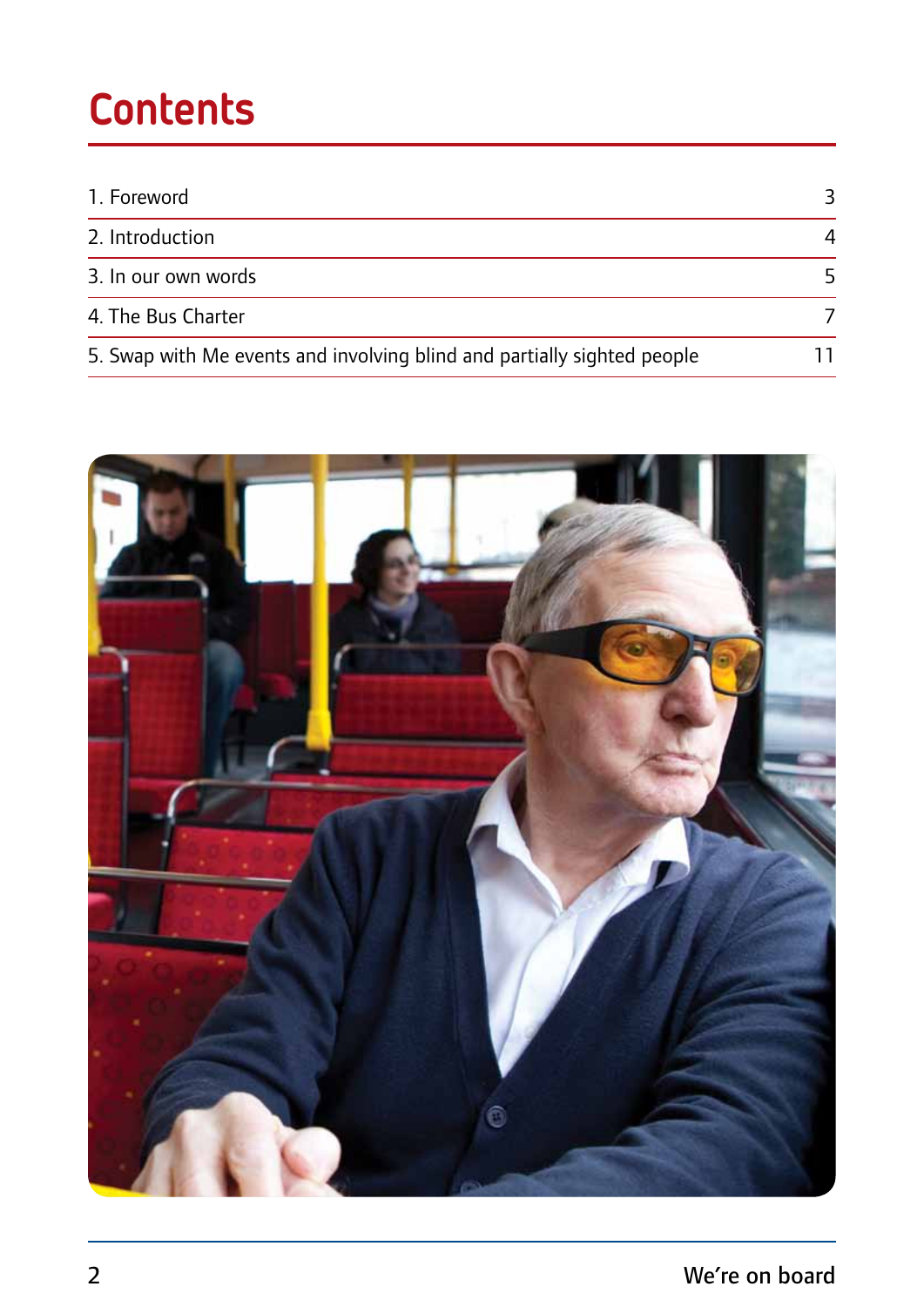# 1. Foreword

I am delighted to endorse RNIB's bus guide and charter. Buses bring independence to people living with sight loss providing a vital link to work, the local community and amenities. They are often the only affordable means of transport that blind and partially sighted people can use from home. It is clear that blind and partially sighted people value the bus services they rely on but they deserve a level of service that not only meets their needs, but matches that of other passengers.



Bus operators need to ensure, as many now do, that their drivers fully understand the important role they play in the lives of blind and partially sighted people. Good quality, relevant training in visual and disability awareness can make a huge difference to the relationship between bus drivers and their disabled and older passengers. Involving blind and partially sighted people in training or engagement activities, such as the RNIB Swap with Me events, is an innovative and effective way of improving services and relationships and I would like to see more of these types of initiatives taking place.

I welcome this bus guide and RNIB's Bus Charter. If the charter's commitments are followed by bus operators then levels of service can only improve, bringing more independence, choice and control to the lives of blind and partially sighted people.

#### The Baroness Kramer

Minister of State for Transport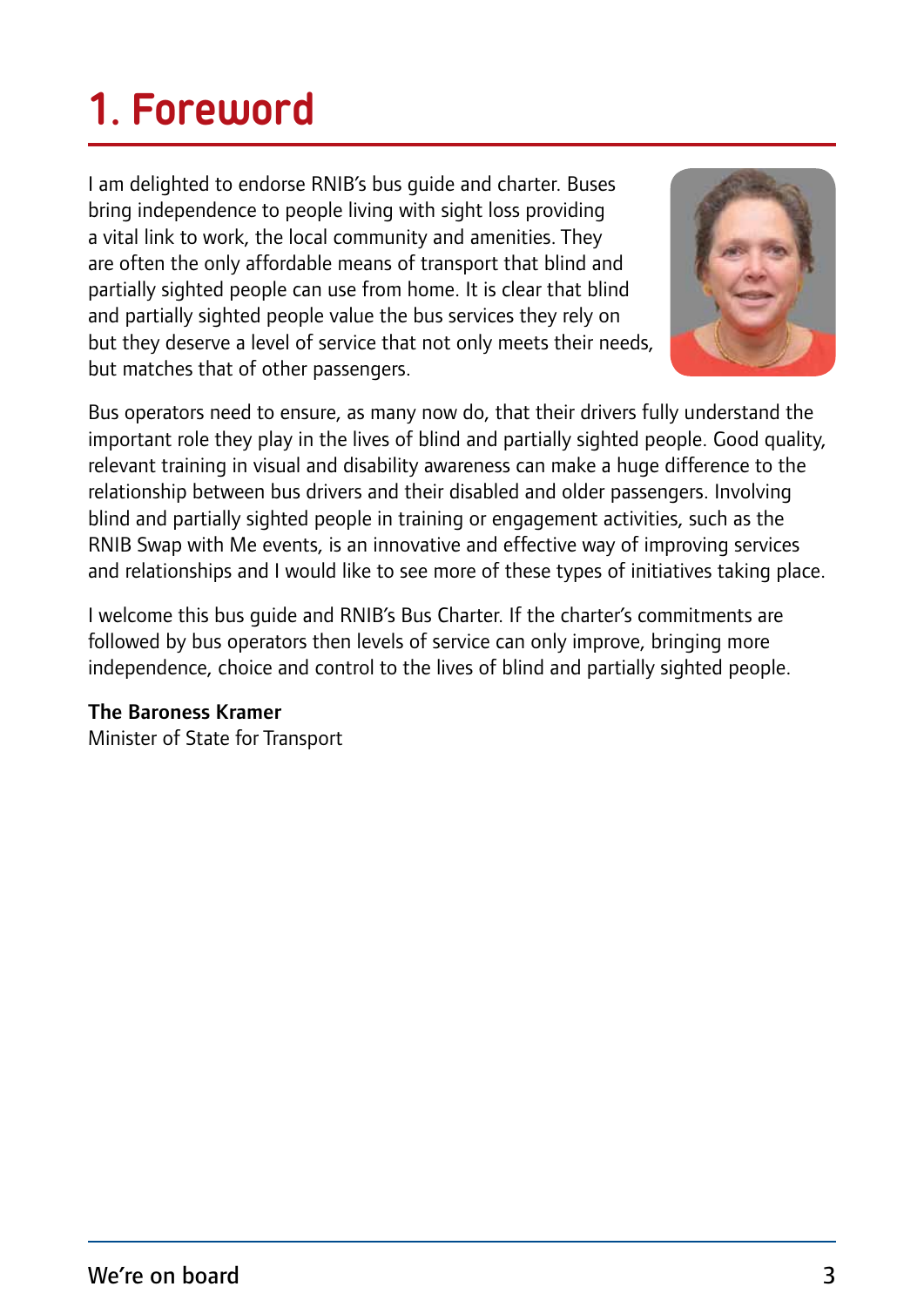# 2. Introduction

#### Since losing my sight, buses are my only way to get around, they give me independence and allow me to get to work." Chris, Washington

Bus travel is a vital service for blind and partially sighted people allowing them to actively take part in their communities, to work and live their lives independently. As people with sight loss do not drive they rely on bus services to get them from A to B. They are a core group of bus passengers who have no choice but to use a bus in order to get around.

Yet, blind and partially sighted people tell us that they face many problems when using buses. These problems have led some to stop using buses altogether, putting themselves at great expense and inconvenience.

#### It damages your confidence if the service isn't provided safely. Obviously it's going to knock your confidence and I wouldn't want to use the bus again." Rahkee, Leicester

We know, however, that some of these problems could be easily and cheaply solved by bus companies and will lead to improvements that will benefit everyone.

Over the last 12 months we have been working closely with bus companies and this booklet sets out how you can make simple but effective changes that will vastly improve your service for blind and partially sighted passengers.

Through adopting the principles and policies set out in the Bus Charter bus companies can demonstrate their commitment to improving services for blind and partially sighted people in a meaningful, transparent and measurable way.

We also set out the key principles that have enabled us to work so effectively with bus companies to hold "Swap with Me" events. We explain how you can run your own Swap with Me events or adapt them for training and engagement purposes.

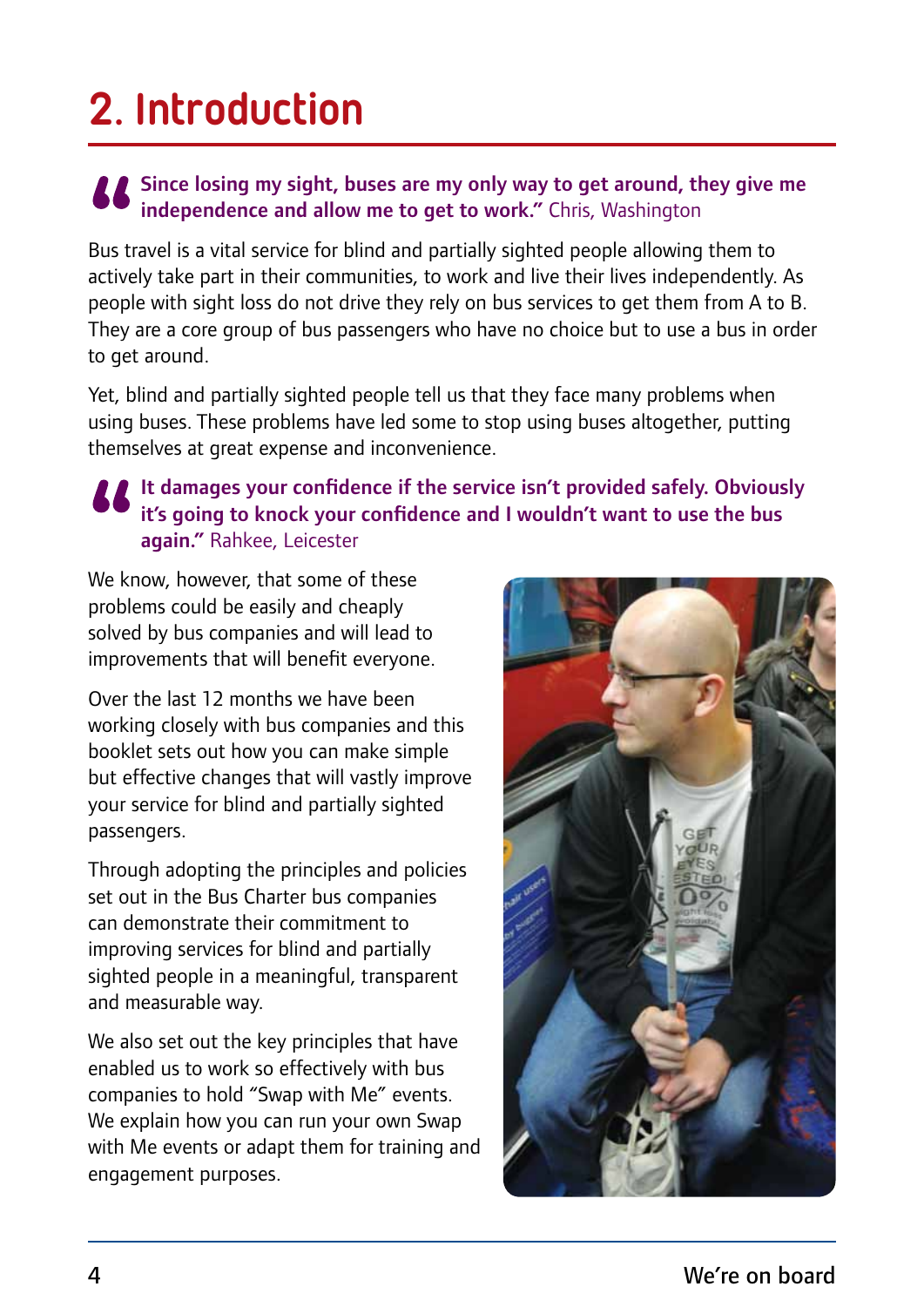# 3. In our own words

No matter where we go in the country blind and partially sighted people tell us about the same problems that they face regularly on buses. So we thought it was best to let them tell you themselves about the difficulties they face.

### Catching a bus shouldn't be a sight test

Recently I had three buses go past me without stopping!" Janet, Leicestershire

Nine out of 10 blind or partially sighted people cannot see a bus number in time to flag it down. When they do flag down buses speculatively they often have this kind of experience:

A A particularly bad example is outside my work, there are three buses that stop within probably five minutes at that stand and because I have to flag all three down it means quite often they just huff and puff at me or they say 'Can't you see the number on the front of the bus?' and I then have to explain why I can't see the number and I feel very uncomfortable doing that and I shouldn't have to do that; I've needed to stop the bus for me to find out that information." Chris, Washington

### Communication

The importance of communication cannot be underestimated. A blind or partially sighted person relies on that verbal communication for vital information and to help orientate themselves getting on the bus.

**A My bad experiences with buses are daily. I can't tell what bus number it** is but the bus drivers are often rude and unhelpful. I feel let down and almost like a second class citizen." Dale, Bristol

"I always have to hope that I'm on the right bus because when I ask the driver what bus it is they just mumble or don't answer." Gillian, Newcastle

# Waiting for passengers to be seated and driving safely

It's basic common sense safety-wise but giving a blind or partially sighted person the time to find a seat is incredibly important, and we know this does not always happen.

**Recently when I got on a bus, the driver drove off before I'd sat down.** And while I tried to sit down my guide dog has slid across to the other side of the bus, quite drastically, which is quite bad for the dog and I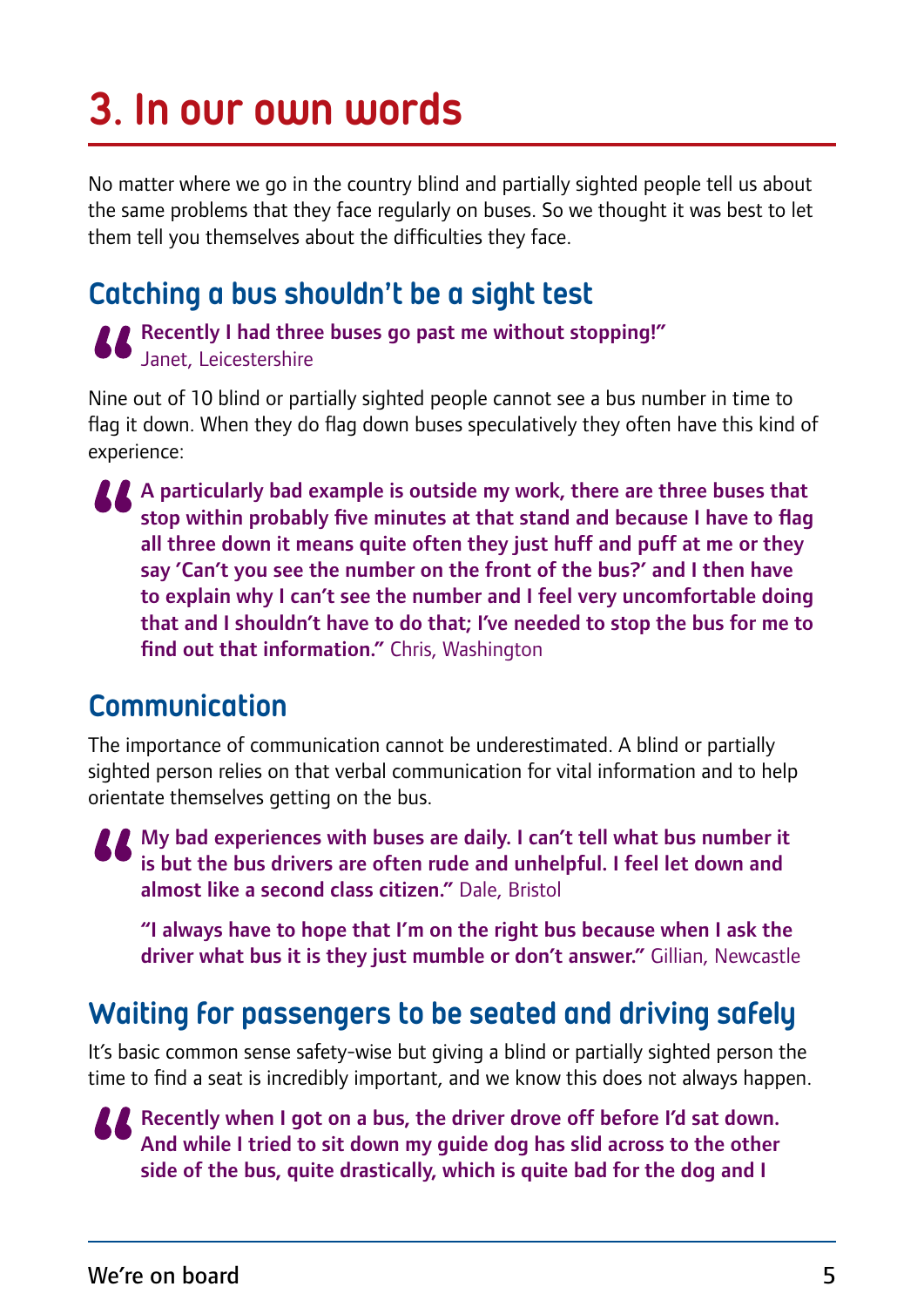obviously couldn't help my dog because the bus was just too forceful and I just felt the bus driver was driving too recklessly." Rahkee, Leicester

"A bad experience is when I'm sitting on a seat, the bus goes round a corner and I end up on the floor, that can happen because bus drivers go at their speed don't they and they've got their time tables to keep and I can end up on the floor sometimes and that's a bit embarrassing." Martin, Hertfordshire

# You have reached your destination

We fully support Guide Dogs' campaign to make all buses talk, as audio announcements enable blind and partially sighted people to get off at the right stop. Even when they are introduced bus drivers still need to be able to communicate and assist passengers. At the moment many blind and partially sighted passengers don't feel able to trust the driver to assist them or give them the right information.

**A** Another thing is that the drivers often forget to tell you when you've reached your stop." Dave, Bridgewater

"Although I am a very experienced disabled person with sight loss, it is just another bug in your day and one can have lots of bugs in their day, but having to deal with transport that doesn't work for you is a big one because it is part of your life." Dale, Bristol

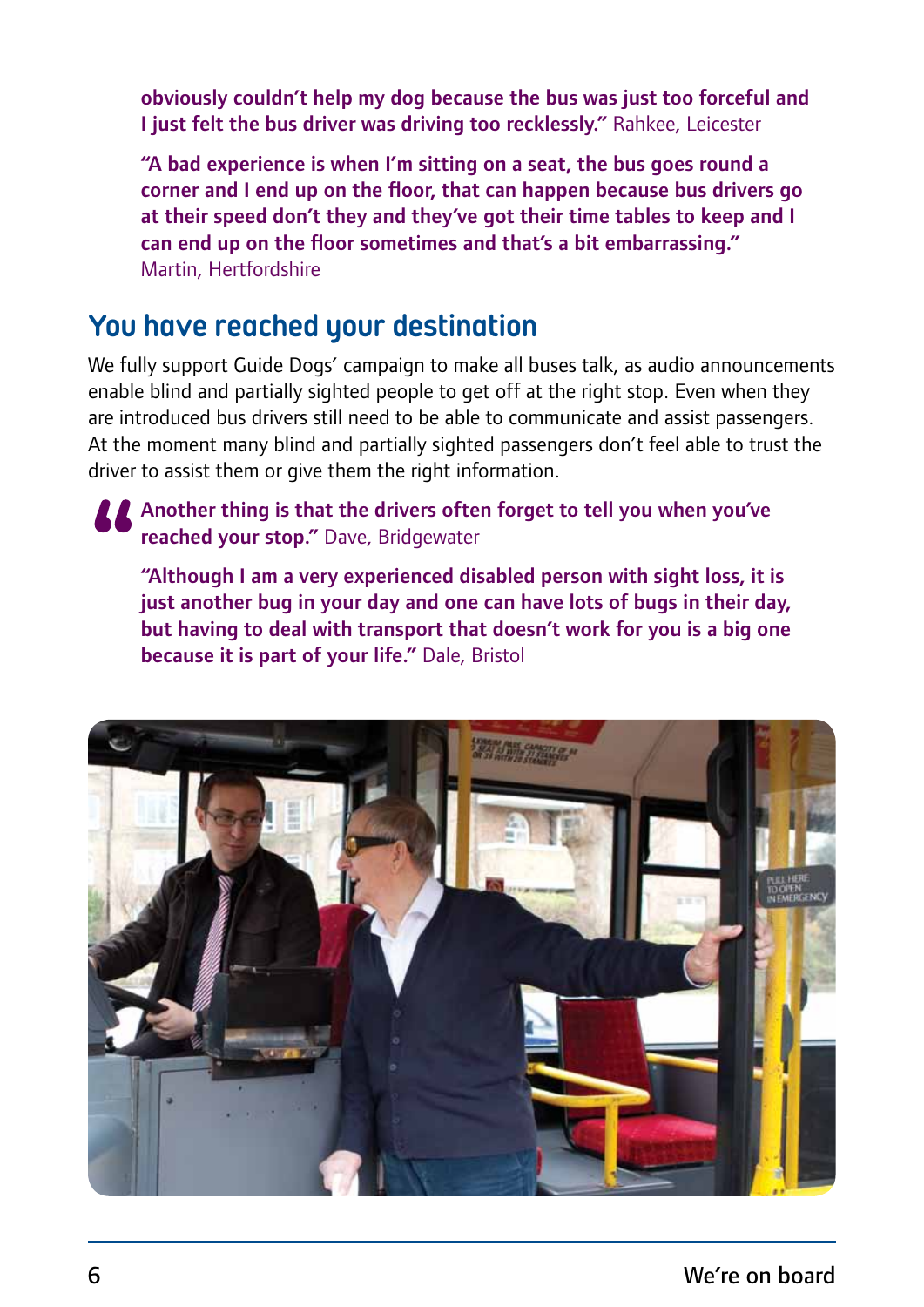# 4. The Bus Charter

### What is the Bus Charter?

Every bus company that we have spoken to says that they want to improve their services for everyone, including blind and partially sighted people. Yet many blind and partially sighted people feel that they do not have a voice that is listened to by bus companies. Unless they attend one of the Swap with Me events, people with sight loss aren't aware of the bus companies' willingness to make improvements and to listen to their concerns. Our Bus Charter tackles the main problems raised by blind and partially sighted people, giving them a voice in a positive and constructive way.

Throughout the "Stop For Me, Speak To Me" campaign we have sought out solutions to the problems blind and partially sighted people face when using buses. We have talked with bus companies from across the country to find out how they are improving things for their older, disabled, blind and partially sighted passengers. We have spoken to bus passengers to find out how they think things can be improved.

Our Bus Charter sets out how bus companies can improve their services for blind and partially sighted people (and everyone else). The charter contains real examples of policies or ways of doing things that we know have been tried and work, and can make a real difference.

We believe that this charter is realistic, simple to implement and achievable for bus companies and if followed will make a huge difference for blind and partially sighted passengers. On the next page you will find the Bus Charter with its 13 commitments.

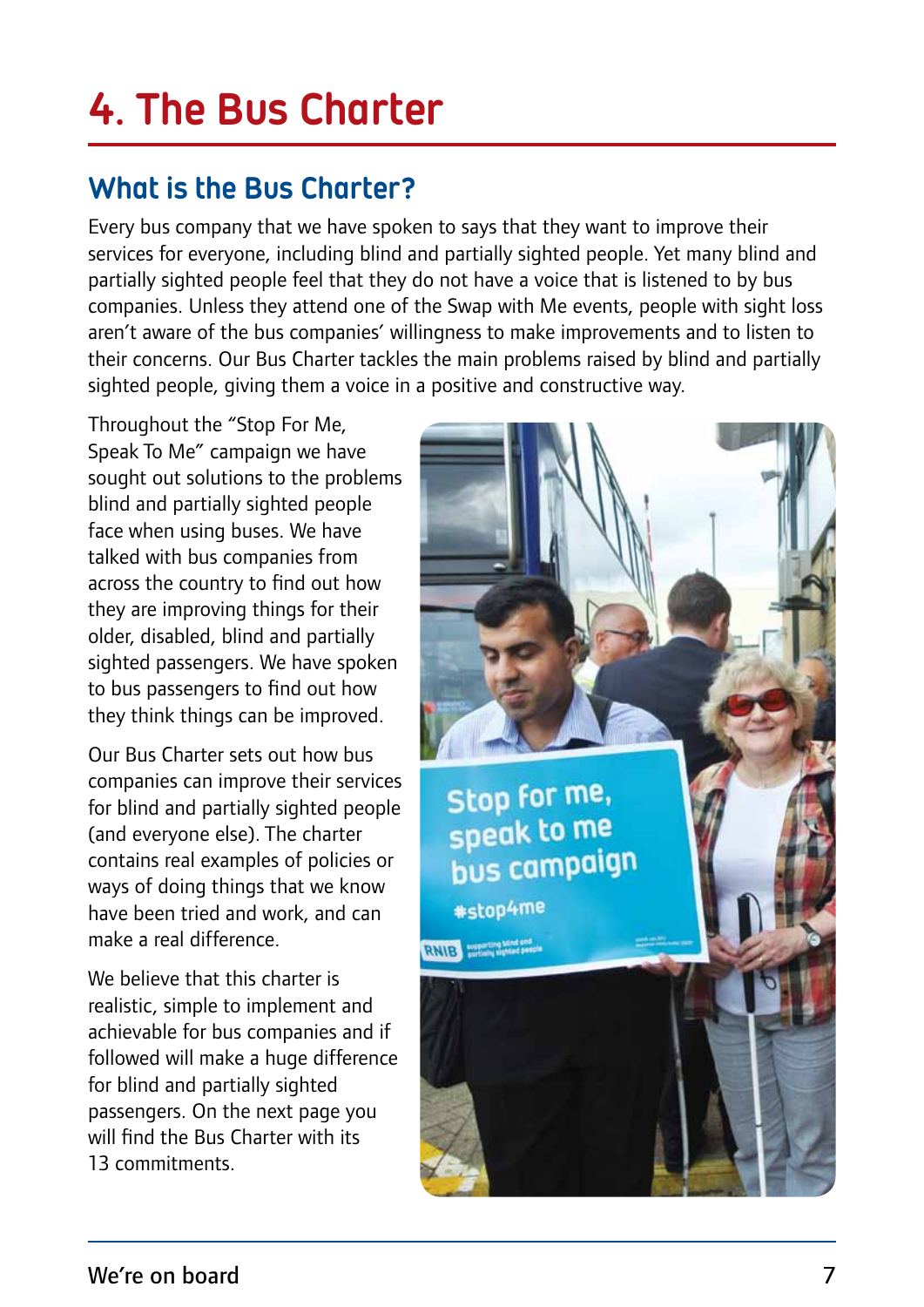# The Bus Charter

In planning, delivering and monitoring our services we will work with blind and partially sighted people to remove barriers from independent travel. We will achieve this by implementing the following charter principles as part of our ongoing programmes of continuous improvement.

#### What we expect from our bus drivers

- 1. It will be our policy that bus drivers stop for any waiting passengers at bus stops, and we will ensure that the driver positions the bus safely, always trying to ensure that the door entry or exit is not obstructed by street furniture or other obstructions.
- 2. Our bus drivers will tell blind and partially sighted passengers which service they are and what their destination is, and ask if they need assistance with payment or finding a seat.
- 3. Our drivers will not pull away from a bus stop until blind and partially sighted passengers have found an available seat. Drivers will assist passengers by providing information about which seats are free or where priority seats are located.
- 4. We will ensure that where we have talking buses our drivers will not switch off or turn down the audio announcements. If a service does not have a functioning audio next stop announcement, the driver will advise the passenger when their stop is reached, and provide any necessary assistance in helping them to get off the bus.

#### Working with others to make improvements

- 5. We will check all of our customer feedback systems with blind and partially sighted passengers, and ensure that they are as accessible as possible. We will also promote our feedback procedures using the most accessible means – including websites, mobile sites and apps as well as more traditional methods.
- 6. We will review our timetable and bus stop information in conjunction with blind and partially sighted people, local authorities and other stakeholders to ensure it is as accessible as possible.
- 7. We will ensure that all of our bus drivers are fully aware of the rules around concessionary passes and we will support the scheme with a travel assistance card. The assistance card will indicate that additional assistance is needed and our bus drivers will provide this in a discreet way.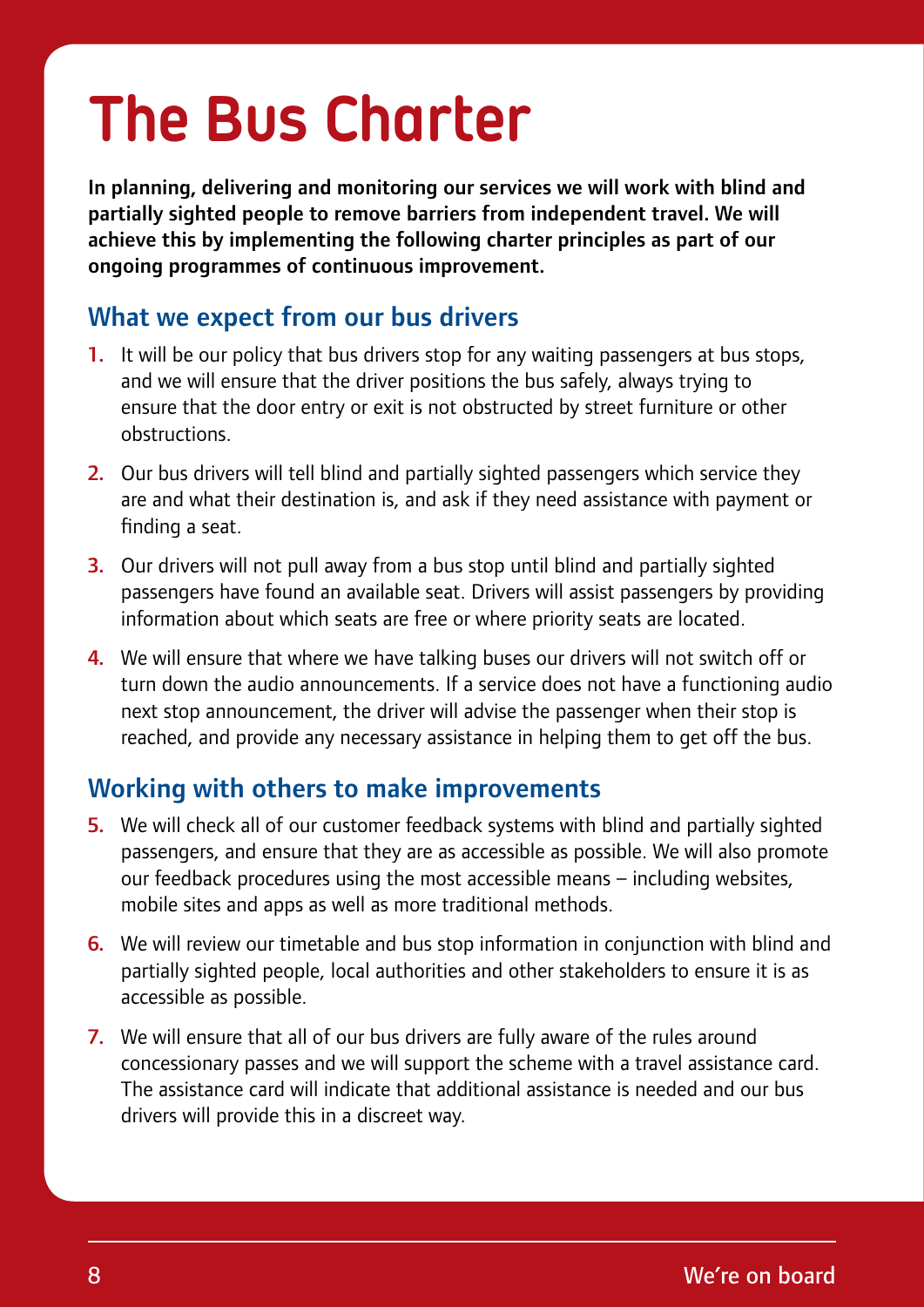#### The bus environment

- 8. We will seek to improve the way sound can be heard through the assault screen, between the bus driver and passenger, or where possible remove the assault screen.
- 9. We will actively promote the priority seating and areas for disabled people through awareness campaigns and materials on buses – this will include promoting this priority space for guide dogs.
- 10. We will make the pass scanners as visible as possible and ensure that our drivers are as consistent in their approach to scanning passes for blind passengers.
- 11. We will explore all options for providing audio announcements on our buses, including making use of new technologies when they become available.
- 12. When introducing buses with audio announcements, we will choose routes in consultation with passengers with sight loss and will prioritise the busiest routes and those which enable people to travel to key locations and facilities, such as hospitals or leisure centres.
- 13. In order to achieve the above we will build interactive sight loss awareness training into our driver training. We will involve blind and partially sighted people in the design of the training materials and activities and seek endorsement for our training from organisations representing blind and partially sighted people.

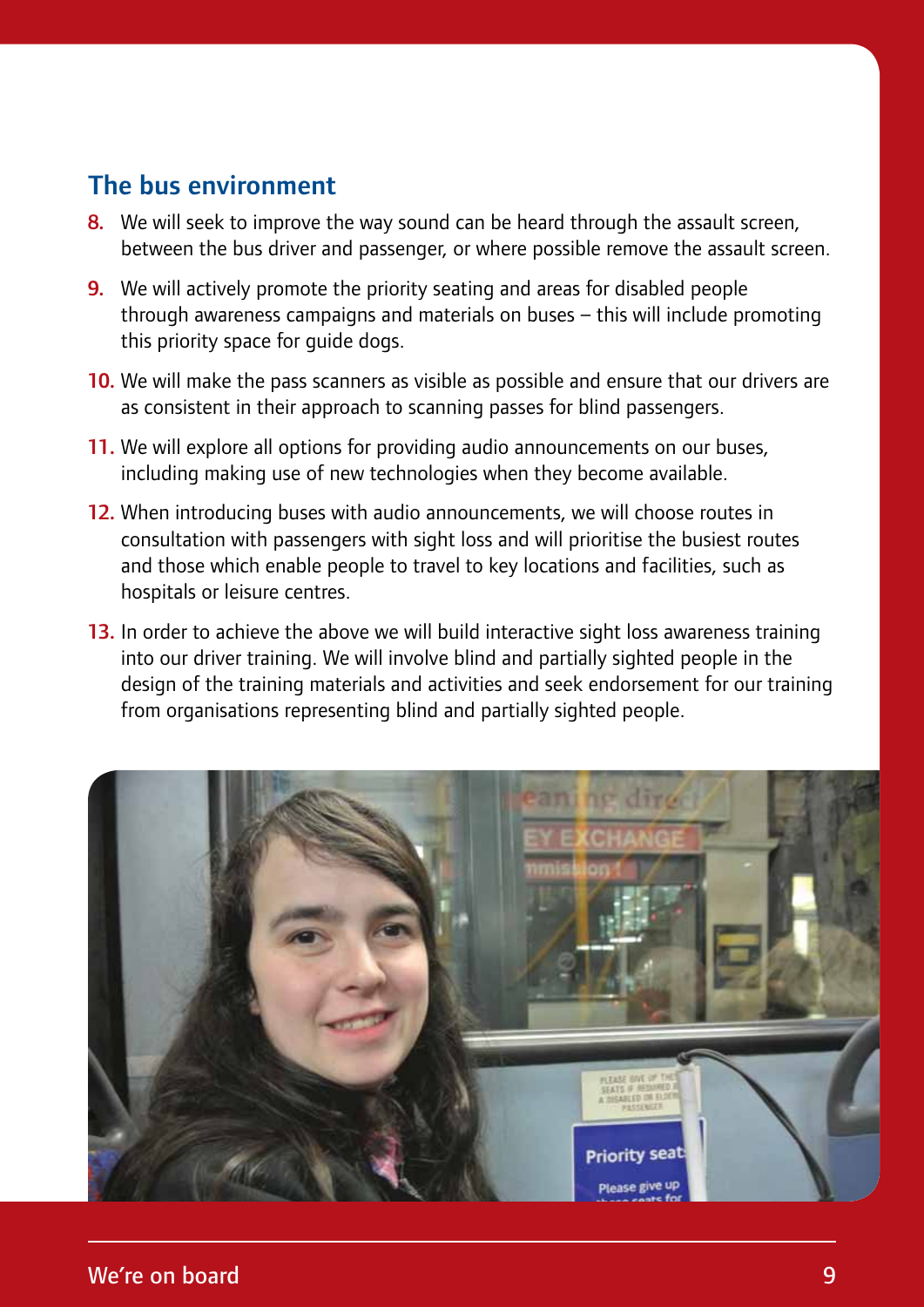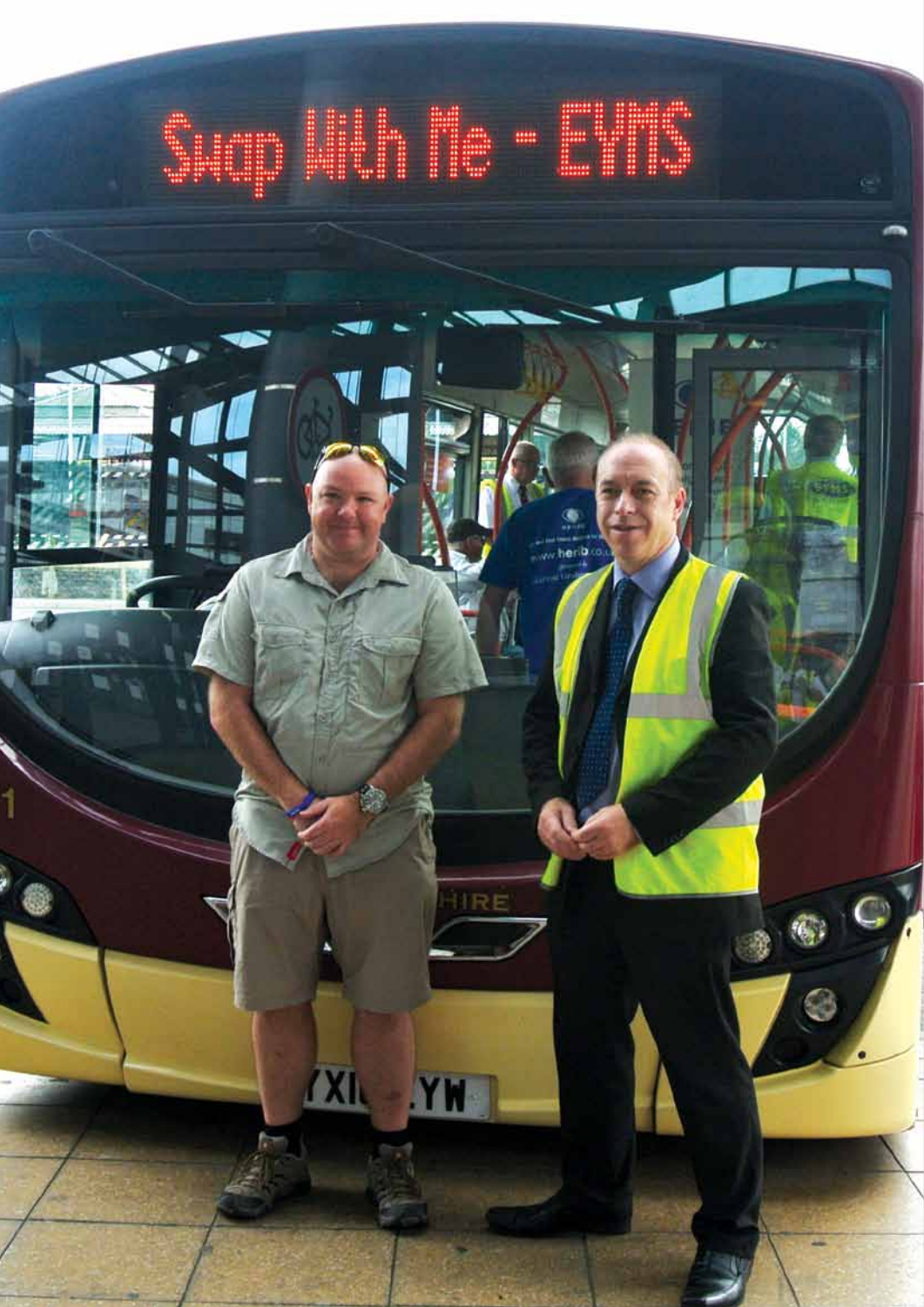# 5. Swap with Me events and involving blind and partially sighted people

Our charter clearly recommends that bus companies engage with blind and partially sighted people in a meaningful way when planning and designing their services and bus driver training. We want to help you do that and this section of the booklet and the accompanying DVD film gives you practical tips and advice on how to do that.

During the spring and summer of 2013 bus depots and even park and ride car parks were buzzing with activity as blind and partially sighted people met with local bus drivers, instructors and managers to swap experiences.

**Our Swap with Me events went very well, the initial event was so** successful we had no hesitation in arranging a second event! The two events provided an opportunity for both new trainee and existing drivers to meet and share an invaluable experience about the difficulties and challenges our customers with sight loss face. Both events have also assisted EYMS (East Yorkshire Motor Services Ltd) to enhance our understanding and training programmes for future driver participation." Darren Kendrew Training Manager, EYMS Bus & Coach Training, East Yorkshire Motor Services Ltd

# What is a Swap with Me event?

A Swap with Me event brings together bus drivers, instructors and managers with blind and partially sighted passengers for a few hours of sharing and swapping experiences.

Bus drivers get to experience wearing "sim specs", which simulate different types of eye conditions. Wearing the sim specs they get the opportunity to try hailing, boarding, interacting with a driver, finding a seat and disembarking



from a bus. Throughout the experience bus drivers are paired with a blind or partially sighted passenger so they can talk about how they feel wearing the sim specs and ask their blind and partially sighted passenger what they do in order to cope, and how things could be made better for them.

The blind and partially sighted passengers who attend are given the opportunity to sit in the driver's seat and experience what it is like trying to communicate with the assault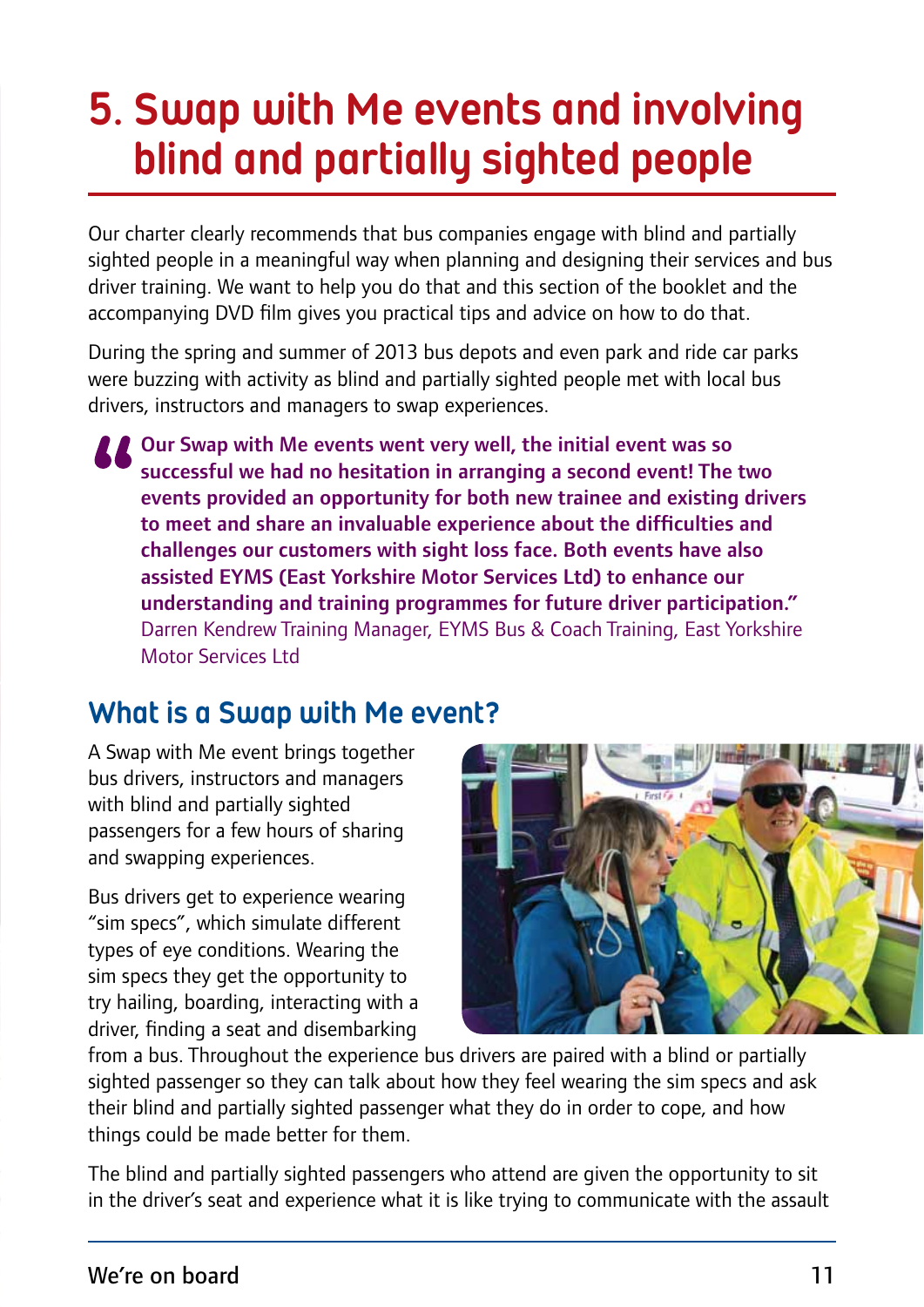screen down, or with a busy bus full of talking passengers. One thing is for sure Swap with Me events generate a lot of talking! The blind and partially sighted passengers also spend time learning about the experiences and point of view of the bus driver they are paired with.

# Why they work

Swap with Me events work because they are different. They provide a safe environment for both bus drivers and blind and partially sighted people to be on the same level and to learn from one another. They provide a space for bus drivers to ask questions of passengers living with sight loss, as well as to experience the obstacles and barriers they face when using a bus.

The exercise is practical, relates to the drivers' job directly and is completely interactive. Bus drivers are learning without even being aware of it. Swap with Me events are also fun, always full of laughter and conversation. They are a non-confrontational way of raising issues and talking through practical solutions to everyday problems.

# How to organise your own Swap with Me event

RNIB Swap with Me events have been a victim of their own success! In the first nine months of 2013 we held 30 events across the UK. But we do not have the resources to continue to indefinitely organise events. We can, however, give you the tools to organise them yourselves.

Our DVD, which accompanies this booklet, provides some practical insights and examples of how to organise a Swap with Me event. You'll also see an event in progress and hear from drivers, instructors, managers and passengers themselves about why these events are so successful.

This section of the booklet should give you some practical tips and ideas for holding your own Swap with Me events in the future.

# When?

From experience we know that holding Swap with Me events in the winter isn't always a great idea. It snowed at our launch event which although very successful was bitterly cold. Unless you have some accessible indoor space to hold the event, Swap with Me are best held from March to October. There are plenty of other engagement events you can hold over the winter (see our Bus Charter accompanying notes on engagement).

The time of day to hold these events is also important to consider. If they are to be over lunch time then you'll need to provide some kind of light lunch. No matter what time of day, providing tea, coffee etc is a good idea as it helps people to relax and start talking.

You'll need at least two hours to hold a Swap with Me event but shouldn't need more than three.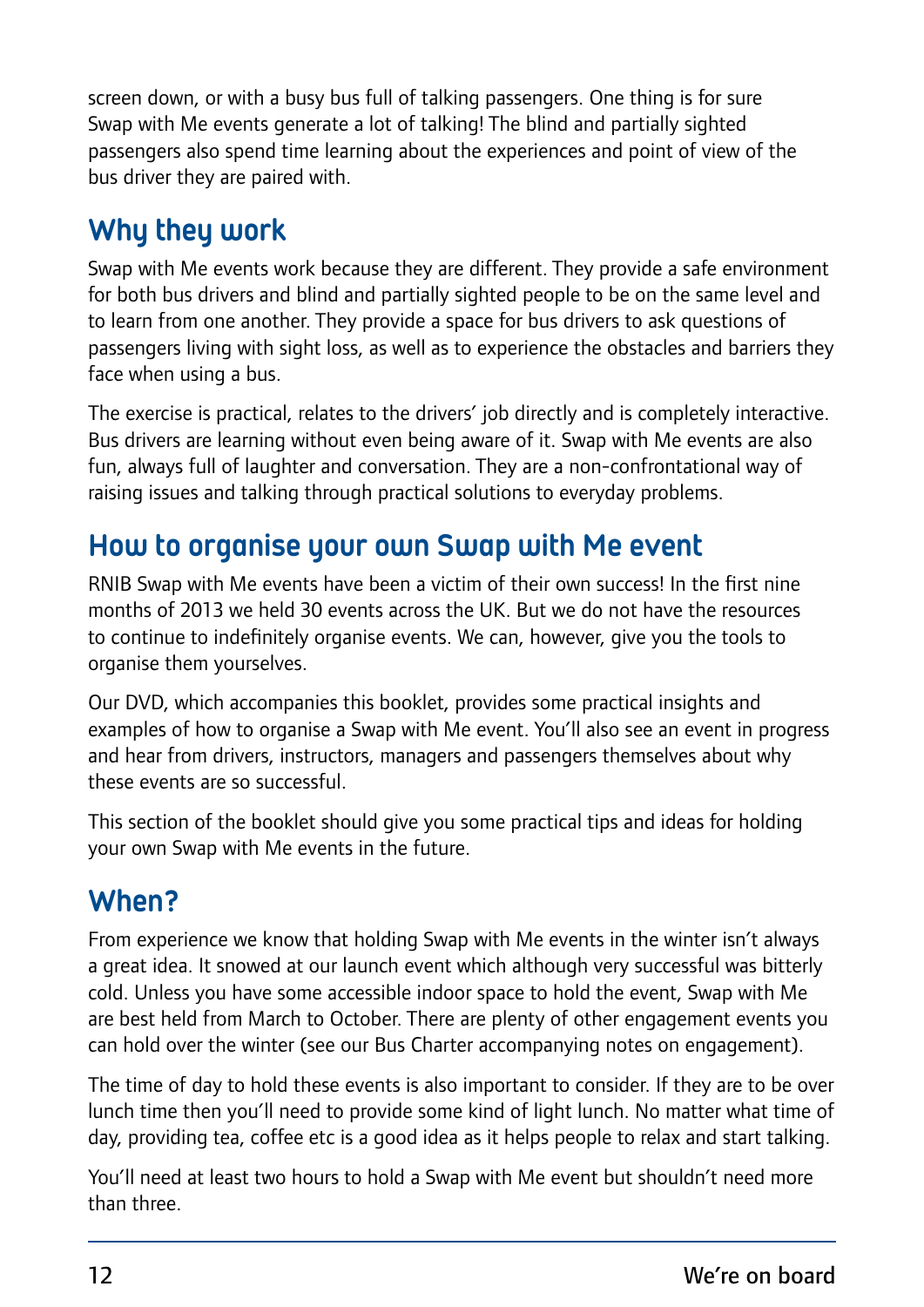### Where?

You'll need space for at least one bus, but preferably two, parked up, and a safe area for people to congregate. Ideally there should be room for a bus to move and be hailed by the drivers in sim specs but this is optional.

Bus depots often provide this kind of space and can be excellent venues but other places such as large car parks or park and ride centres can also work. Local authorities are very supportive of Swap with Me events and can often help in sourcing suitable venues if a bus depot isn't usable.



Bear in mind that blind and partially sighted people will need to be able to reach your venue. If the venue isn't on a bus route or near a train station, a good tip is to lay on a bus to collect people from a central point and take them to the bus depot or venue. Local societies for blind and partially sighted people, local authority public buildings or major transport hubs are all good places to collect people from.

### Who?

#### From the bus company

Naturally you need to make sure you have bus drivers present at the Swap with Me event including experienced bus drivers and those who instruct or train them. Many companies have included trainee bus drivers at Swap with Me events and this also works but we would always recommend that some experienced bus drivers attend too.

We know that some bus companies like to target who should attend in order to make sure that bus drivers who need extra training or support in customer service, actually spend some time with blind and partially sighted passengers.

#### Blind and partially sighted people

What can be more tricky is sourcing people with sight loss to attend these Swap with Me events. It is important that any passenger attending is confident about talking about their sight loss and also someone who uses buses. When a person loses their sight it can take them many years to come to terms with it emotionally and practically. This is why it is so important that you work with people who are confident about not only using buses but also talking about their experiences.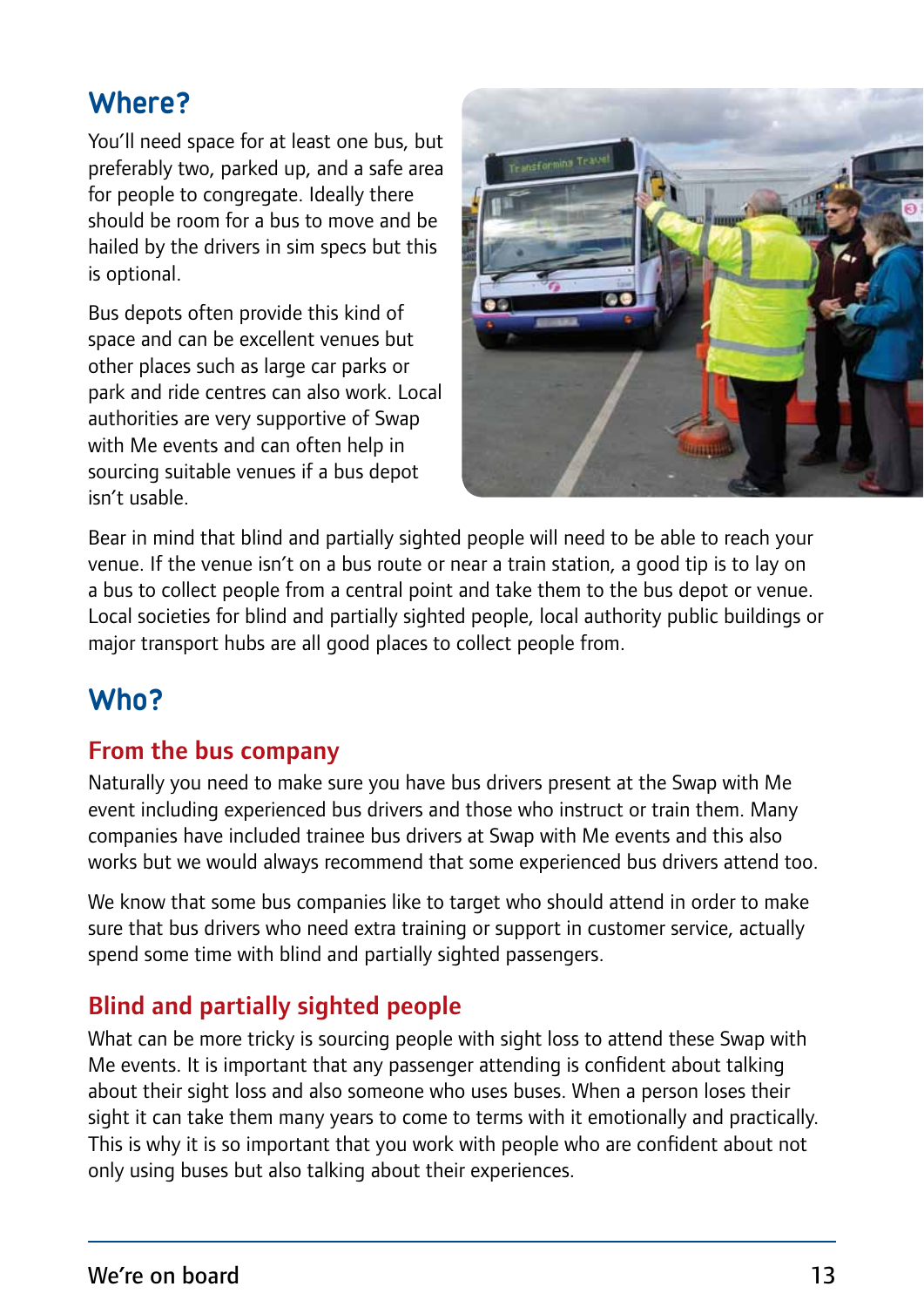In order to recruit the right people to attend a Swap with Me event you can go through local organisations for blind and partially sighted people, local authority sensory services teams, disability and access groups, and of course RNIB. The important thing is to explain clearly that you need people who are confident about talking about their sight loss and experiences on public transport.

#### Support staff and volunteers

You will also need to make sure you have enough volunteers, whether from your bus company, local society or local authority available to guide blind and partially sighted people and provide any other support such as getting a cup of tea etc.

#### How to make this sustainable for training

You may well want to build Swap with Me style sessions into training for your bus drivers, and we would encourage this. However, this will possibly mean holding more than one Swap with Me event a year. Many blind and partially sighted people have been happy to attend more than one event but they cannot do this indefinitely. If you do want to recruit a group of passengers to help you put on Swap with Me events then you will need to consider how you reimburse passengers for their time. This doesn't always mean that you need to pay them (as this can sometimes interfere with benefits) but you need to discuss with them what will work for them.

### What?

So once you have a venue, a time and date and a group of blind and partially sighted passengers lined up all you need to do is put on the event, right?

Not quite, you'll need some sim specs which you can get from Visual Impairment North East at vine-simspecs.org.uk. We recommend that you have someone from a local society, local authority or Action for Blind People or RNIB train you in the use of sim specs before you use them at an event.

Now you can hold your event, sticking to these principles:

- •Keep it focused on sharing and swapping experiences.
- •Keep it focused on the everyday problems that blind and partially sighted passengers face and how to overcome these.
- •Keep it fun and informal.
- •Keep people comfortable that helps them talk.
- Keep it active.
- •Keep it safe.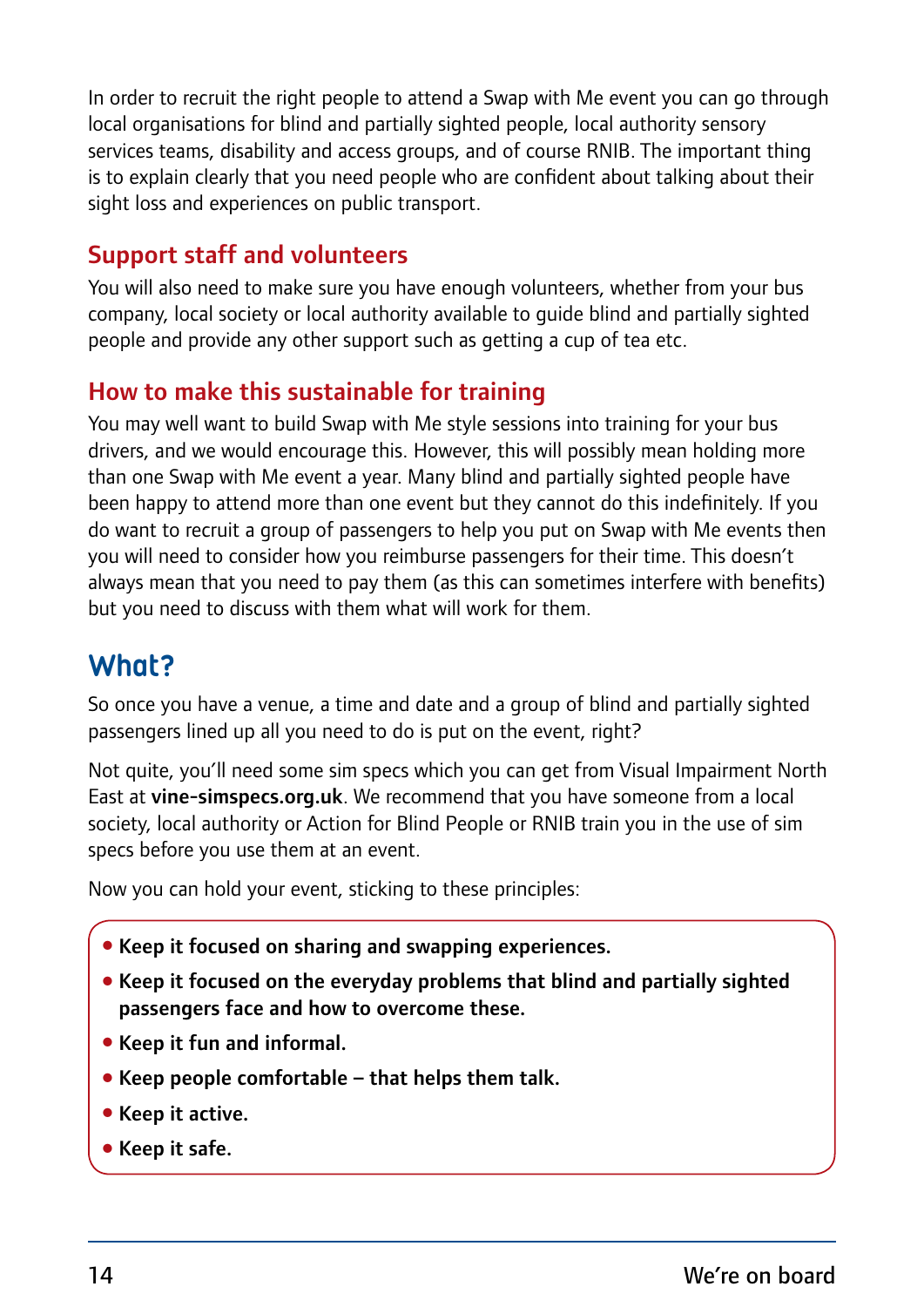